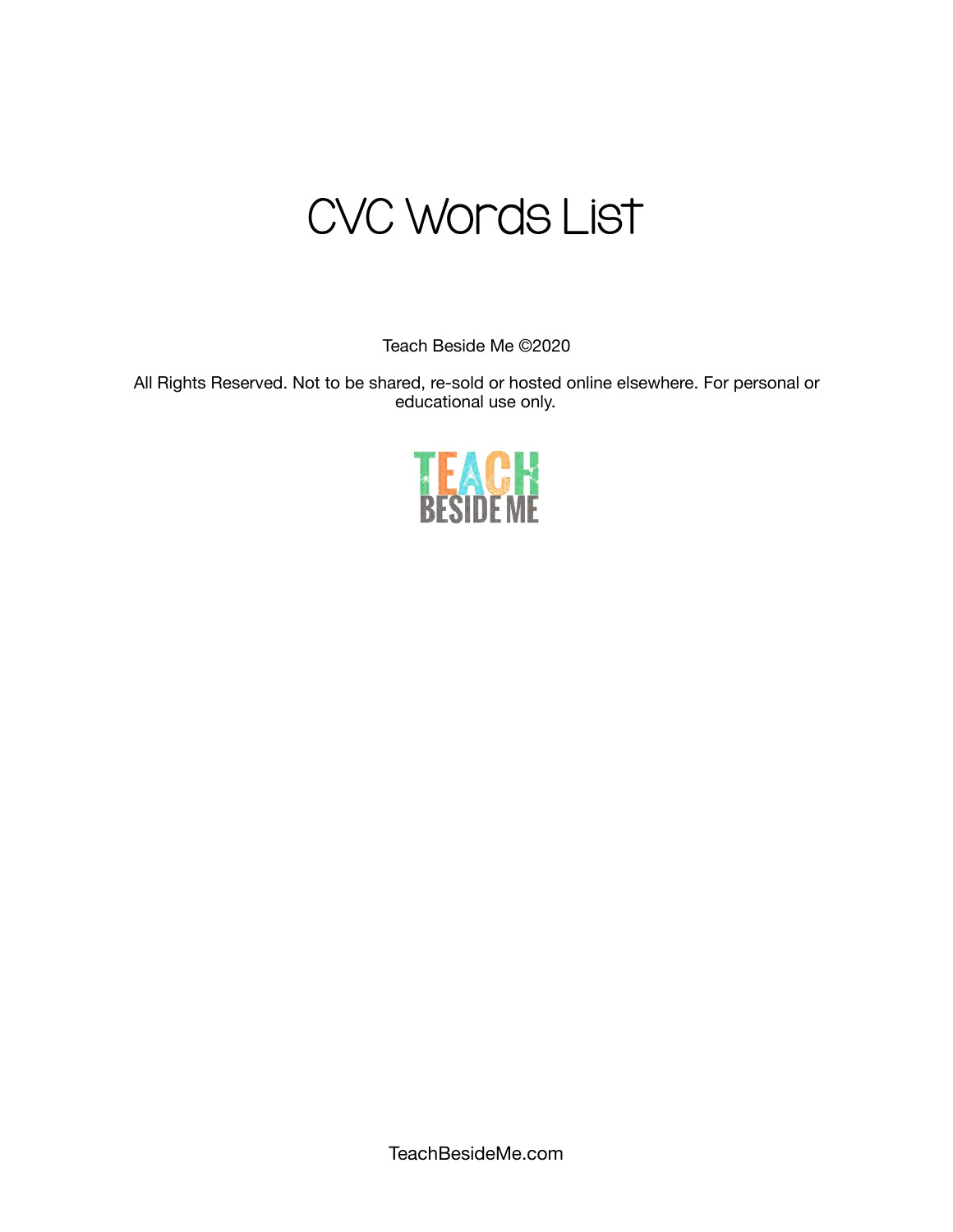#### SHORT A CVC WORDS

| -ab | -ad | -ag | -am | -an        | $-a p$ | -at | $-ax$      |
|-----|-----|-----|-----|------------|--------|-----|------------|
| cab | bad | bag | bam | ban        | cap    | bat | fax        |
| dab | dad | gag | dam | can        | gap    | cat | <b>Max</b> |
| gab | fad | lag | ham | Dan        | lap    | fat | wax        |
| jab | had | nag | jam | fan        | map    | hat |            |
| lab | lad | rag | Pam | <b>Jan</b> | nap    | mat |            |
| nab | mad | sag | Sam | man        | rap    | pat |            |
| tab | pad | tag | yam | pan        | sap    | rat |            |
|     | rad | wag |     | ran        | tap    | sat |            |
|     | sad | zag |     | tan        | yap    | vat |            |
|     | tad |     |     | van        | zap    |     |            |

**Other**

gal pal gas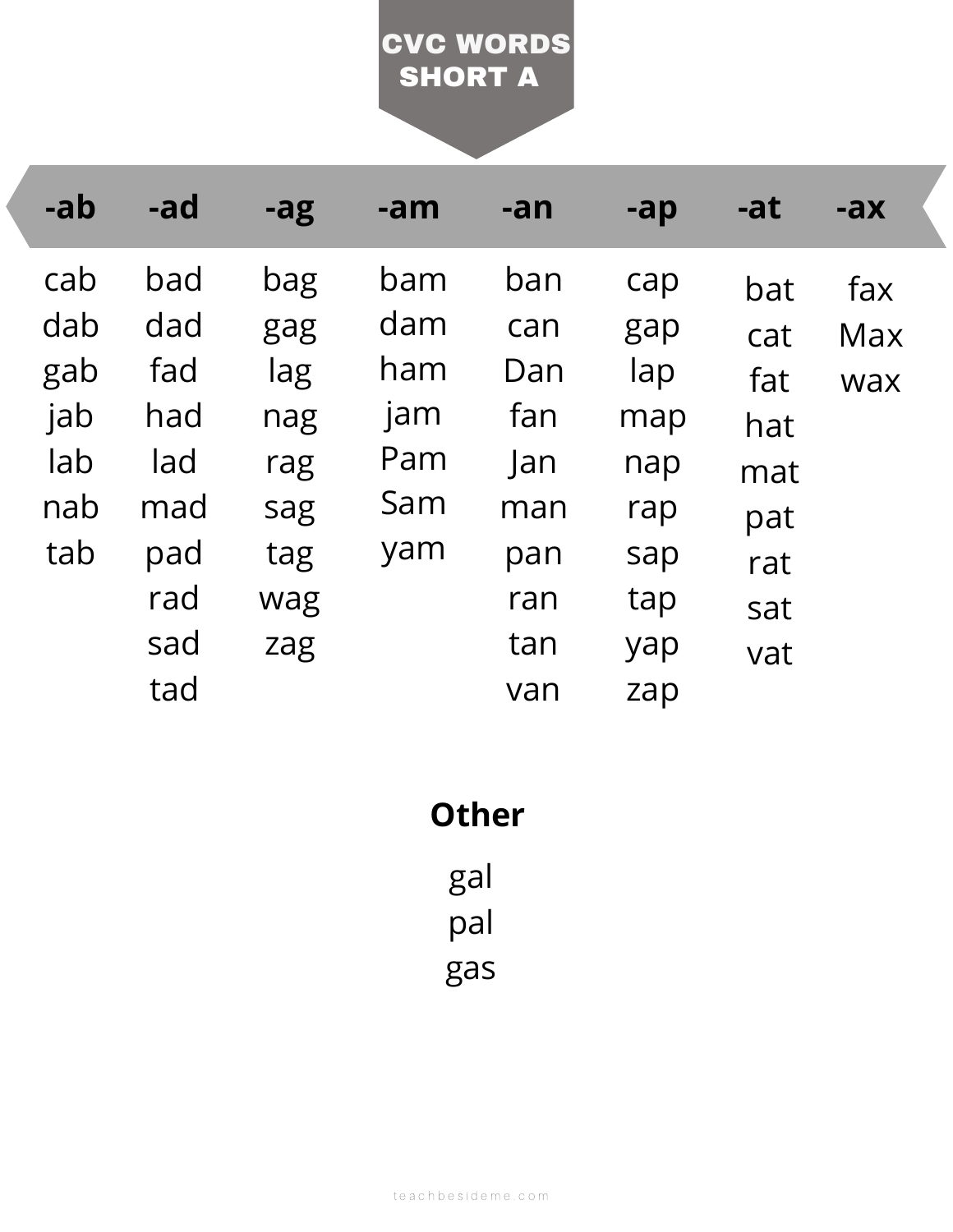## SHORT E CVC WORDS

| -ed | -eg | -en        | -et | <b>Other</b> |  |
|-----|-----|------------|-----|--------------|--|
| bed | beg | <b>Ben</b> | bet | gem          |  |
| fed | keg | den        | get | hem          |  |
| led | leg | hen        | jet | pep          |  |
| red | Meg | men        | let | web          |  |
| Ted | peg | pen        | met | yes          |  |
| wed |     | ten        | net |              |  |
| zed |     | zen        | pet |              |  |
|     |     |            | set |              |  |
|     |     |            | vet |              |  |
|     |     |            | wet |              |  |
|     |     |            | yet |              |  |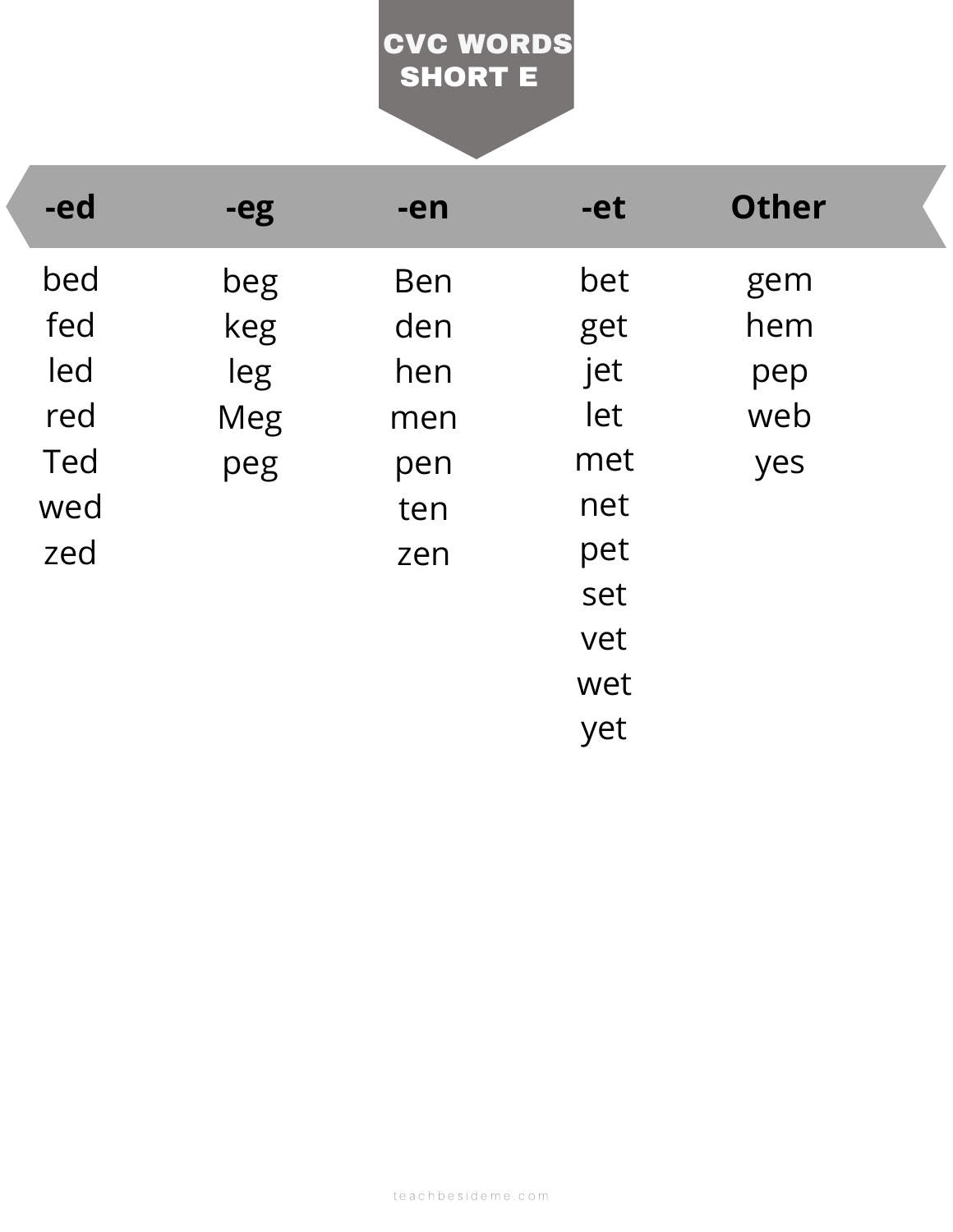### SHORT I CVC WORDS

| -ib | -id | -ig | $-im$ | -in | -ip | $-it$ |  |
|-----|-----|-----|-------|-----|-----|-------|--|
| bib | bid | big | dim   | bin | dip | bit   |  |
| fib | did | dig | him   | din | hip | fit   |  |
| rib | hid | fig | rim   | fin | Kip | hit   |  |
|     | kid | gig |       | kin | lip | Kit   |  |
|     | lid | jig |       | pin | nip | lit   |  |
|     | rid | pig |       | sin | rip | mit   |  |
|     |     | rig |       | tin | sip | pit   |  |
|     |     | wig |       | win | tip | sit   |  |
|     |     | zig |       |     | yip | wit   |  |
|     |     |     |       |     | zip | zit   |  |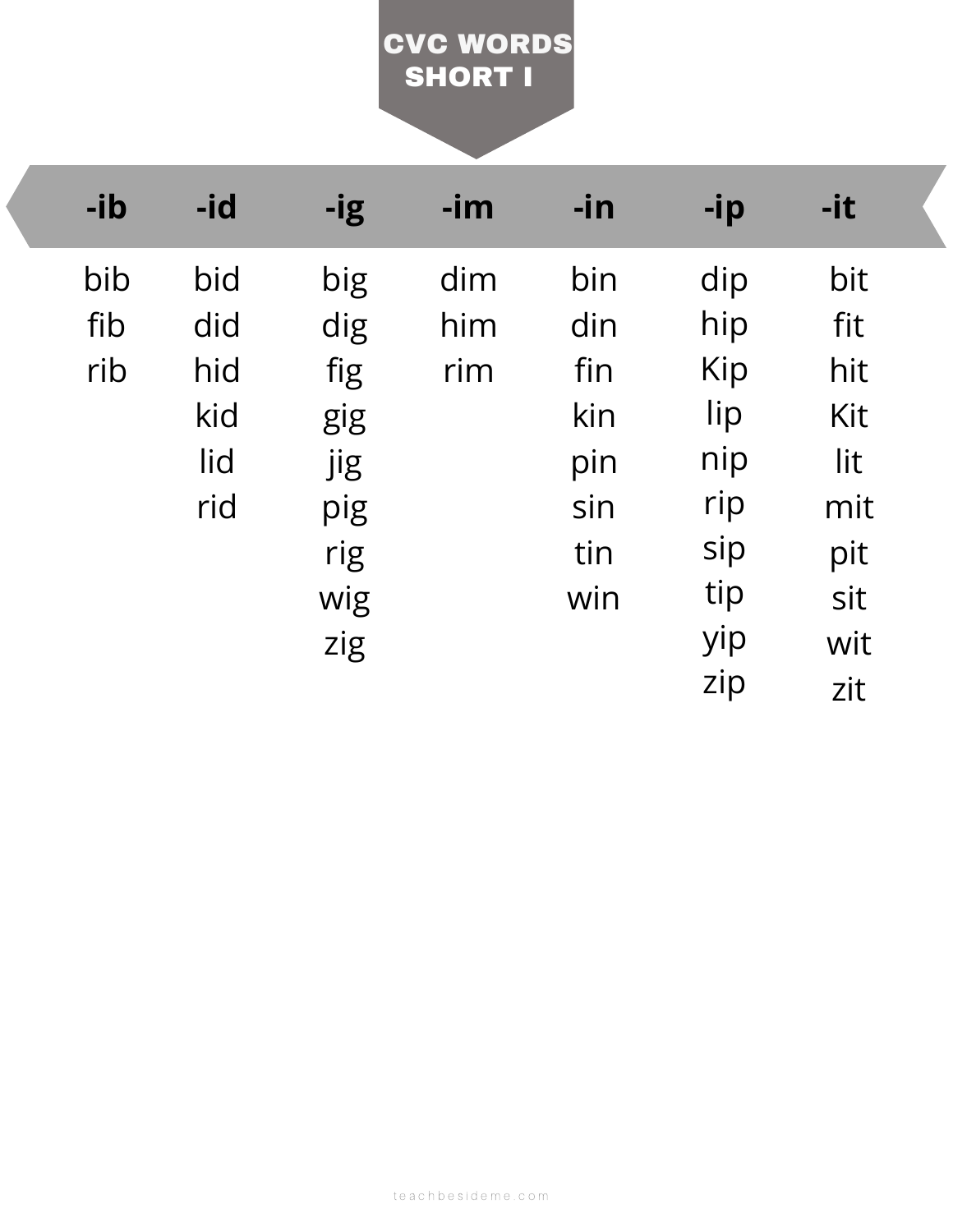### SHORT O CVC WORDS

| -ob        | $-od$ | <b>-0g</b> | $-om$ | $-op$ | $-ot$ |  |
|------------|-------|------------|-------|-------|-------|--|
| <b>Bob</b> | rod   | bog        | mom   | bop   | bot   |  |
| cob        | sod   | dog        | pom   | cop   | dot   |  |
| fob        |       | fog        | Tom   | hop   | got   |  |
| gob        |       | hog        |       | mop   | hot   |  |
| job        |       | job        |       | pop   | jot   |  |
| mob        |       | log        |       | top   | lot   |  |
| rob        |       |            |       |       | not   |  |
| sob        |       |            |       |       | pot   |  |
|            |       |            |       |       | rot   |  |
|            |       |            |       |       | tot   |  |